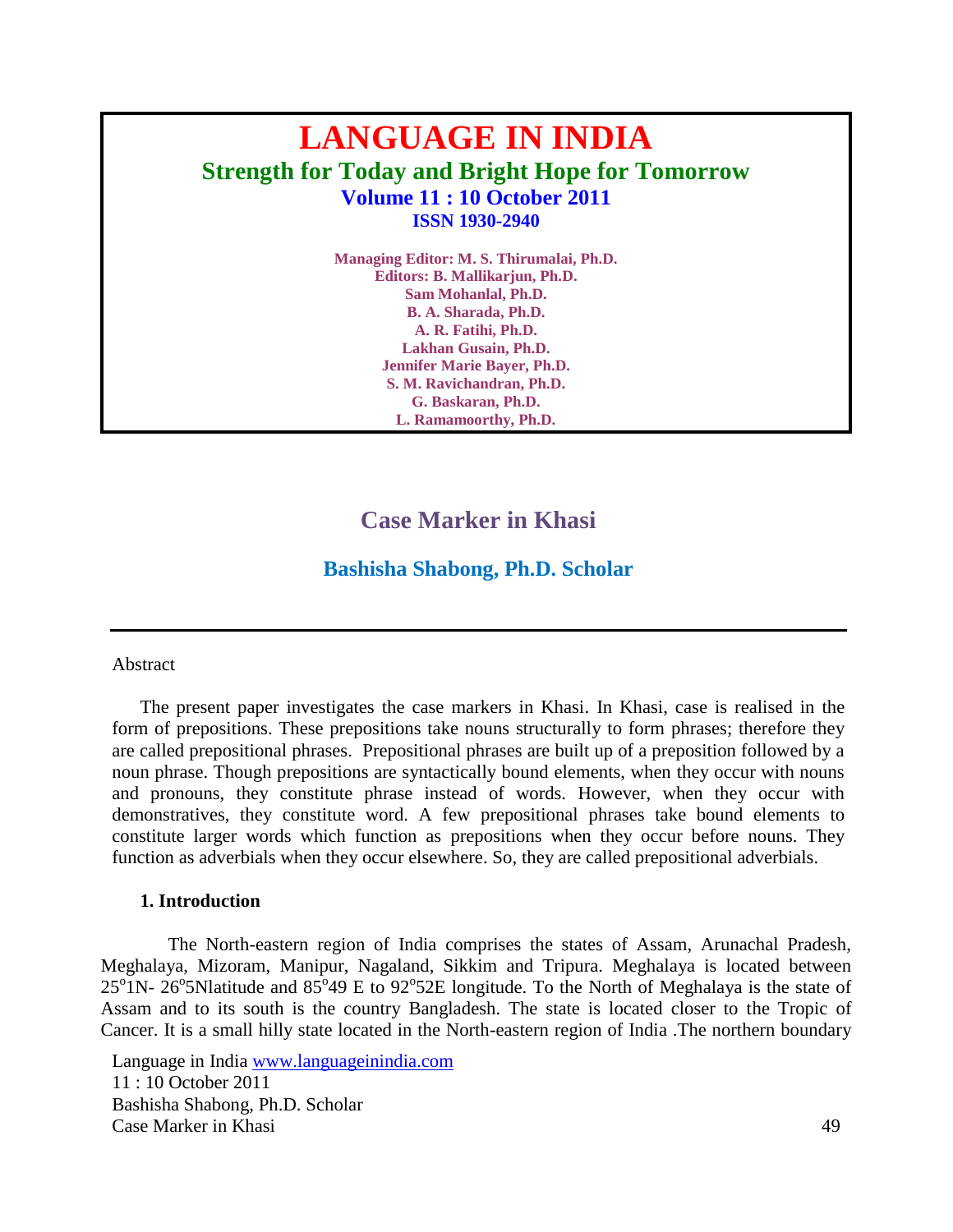of the state is shared with Goalpara and Kamrup districts of Assam; Goalpara and Ranjpur districts in west and Mymensingh and Sylhet districts of Bangladesh in south. In east shares its boundary with Cachar and Karbi-Anglong (Assam). Meghalaya is closer to some other countries also besides Bangladesh. They are Bhutan, China and Nepal. Meghalaya occupies 22,429km<sup>2</sup> of area. It stretches 300 km long from east to west and 100km north to south. There are 12 town and 526 villages in Meghalaya. The population of Meghalaya is 2.3 million. Khasi is currently spoken in the district of Khasi and Jaintia Hills in the state of Meghalaya, in the district of North Cachar Hills in the state of Assam and in the district of Sylhet in Bangladesh.

Khasi is spoken in Meghalaya. Khasi is the only language of Mon-Khmer branch which is spoken in India. The Munda and the Nicobarese branches too are spoken in India. It is interesting to note that all the languages belonging to this family which are spoken in India are spoken by the people who inhabit only the hilly tracks and mountainous regions.

An attempt has been made here to discuss the case system in Khasi. So far only a few attempts (K.S.Nagaraja 1985) have been made to study the case markers in Khasi.

The aim of the present paper is to offer a description of the case markers in Khasi spoken in and around Shillong town, head quarters and capital Meghalaya. The data for this paper have been collected from the native speakers of Khasi residing in and around Shillong town. Besides I, myself being a native speaker of Khasi, have cross-checked the data provided by others. This study, I hope, will create interest among the young scholars in this variety.

#### **2. The Language and The People**

The term 'Khasi' stands for both the tribe and the language. The Khasi people are one of the several tribes inhabiting the south-central part section of the Khasi and Jaintia hills of Meghalaya with a population of about 3,84,606 speakers including speakers of various dialects. According to Grierson (1902) Khasi has four major dialects (Pnar or Jaintia, War, Bhoi, Lyngam). Khasi belongs to the Mon-Khmer branch of Austro-Asiatic language family. Khasi proper which is considered as the standard language and employed for all literary purposes is spoken in and around Cherrapunjee. As Grierson (1966) observed Khasi was the language of the court and was recognised by Calcutta University as a subject of study as a second language even in those days. It is now taught as a subject up to post graduate level and also as medium of instruction in the schools and an associate official language in the state of Meghalaya.

#### **3. Prepositional Phrases Marking Case**

Prepositional phrases help to indicate various factors regarding a particular action denoted by the verb.

There are eight prepositional phrases which are recognised for Khasi and they mark case. The null phrase marks nominative. All of them could be presented as under:

1. Ø- phrase marks nominative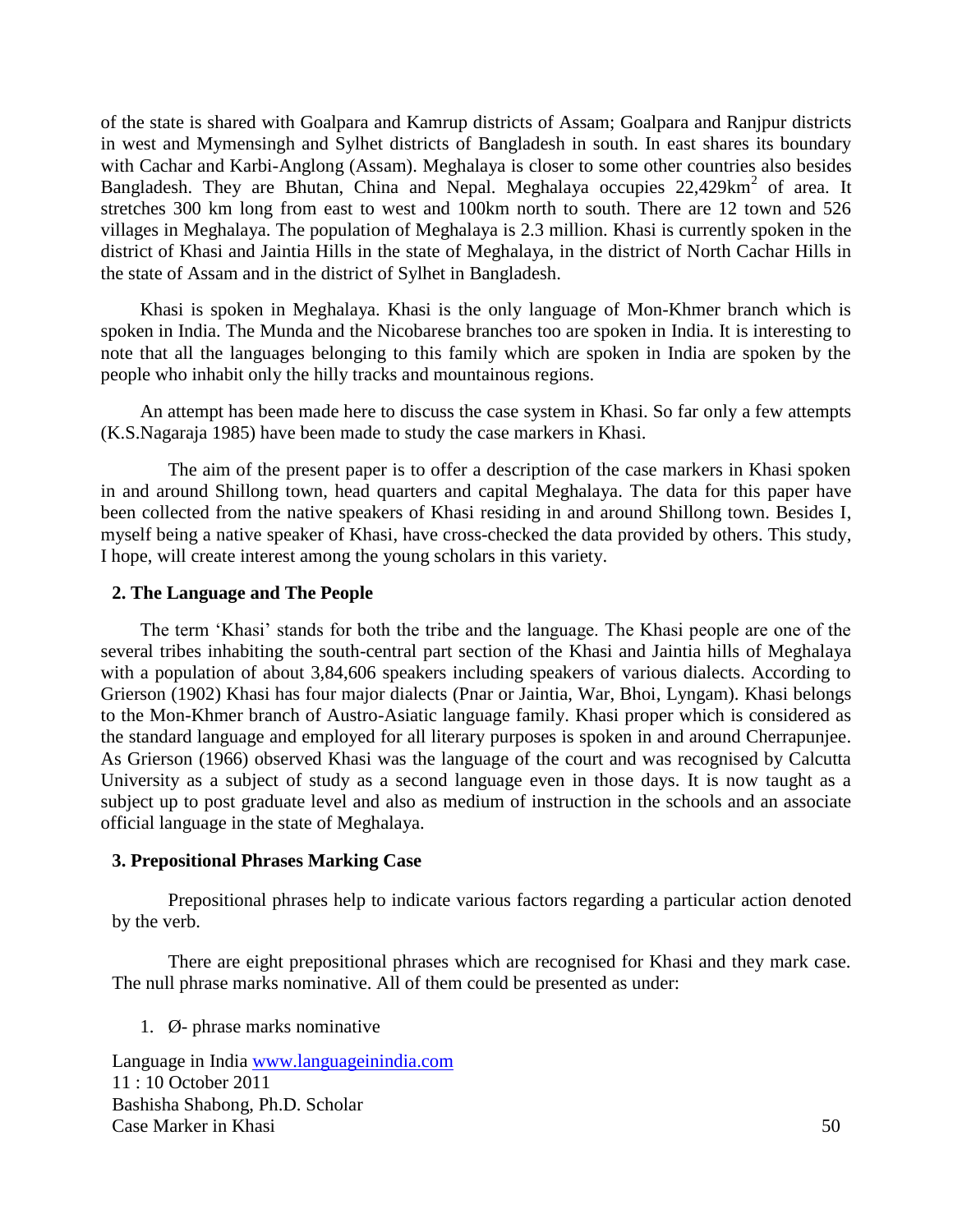- 2. ya- phrase marks accusative
- 3. ha- phrase marks locative
- 4. na- phrase marks ablative
- 5. ša phrase marks dative
- 6. bad phrase marks associative
- 7. ǰoŋ- phrase marks genetive
- 8. da phrase marks instrumental

Note: pm. denotes pronominal marker.

# **3.1. Nominative Case**

From the above list it will be clear that nominative (agentive) case is unmarked. A nominal element without any overt marker preceding the verb phrase will be in nominative case.

| (i)  | u<br>he   | Ø<br>'He is playing'                 | dan<br>nom. prog.mrk |   | le?kay<br>play |                   |      |
|------|-----------|--------------------------------------|----------------------|---|----------------|-------------------|------|
| (ii) | ka<br>pm. | myaw<br>cat<br>'The cat drinks milk' |                      | Ø | ka<br>nom. pm. | di?<br>drink milk | du:d |

#### **3.2. Accusative Case**

**/ya**- / phrase marks accusative case. The phrase is built up placing /ya-/ before a noun phrase. It indicates that the following noun is the grammatical object.

(i)  $/u$  la a:y ya u  $h_{\rm O}$ ?/

he past t. give acc. pm. fruit-pear

'He gave a pear'

- $(ii)$ /na it<sup>h</sup>uh ya u/
	- I know acc. him

'I know him'

(iii)  $/n$ -in yo?i ya ki/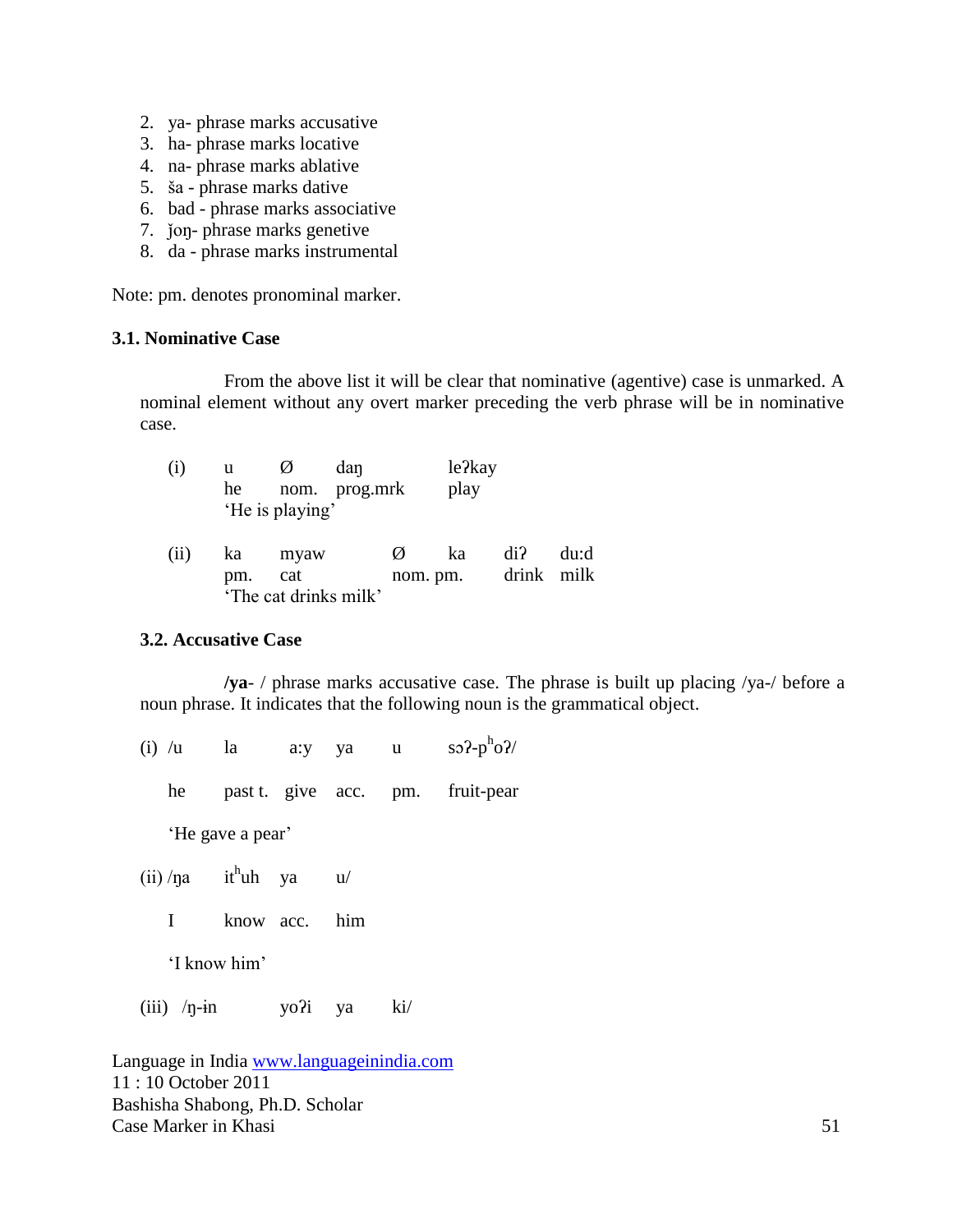I-future.t see acc. them

'I will see them'

/ya-/ also can occur with /lade/ 'reflexive marker'

 $(iv)$  /  $\eta$ a peyt ya lade(hi)/

I watch acc.self

'I watch myself'

(v) /ka la šɔŋ ya lade(hi)/

she past t. sit acc. self

'She sat herself'

/ya-/ can also take interrogative element  $\frac{\text{ }}{\text{ }}$  /no/. Then both constitute a word.

(vi) /ŋi šoʔ ya-no/

we beat acc.wh.

'We beat whom'

(vii) /ki la yoʔi ya-no/

they past t. see acc. wh.

'They saw whom'

(viii)  $/p^h$ i-n jied ya-no/

you- future t. choose acc. wh.

'You will choose whom'

### **3.3. Locative Case**

/ha-/ phrase marks locative marker and indirect object as well. The phrase is built up by placing the element /ha-/ before a noun phrase. This marker has two distinct functions -(i) marker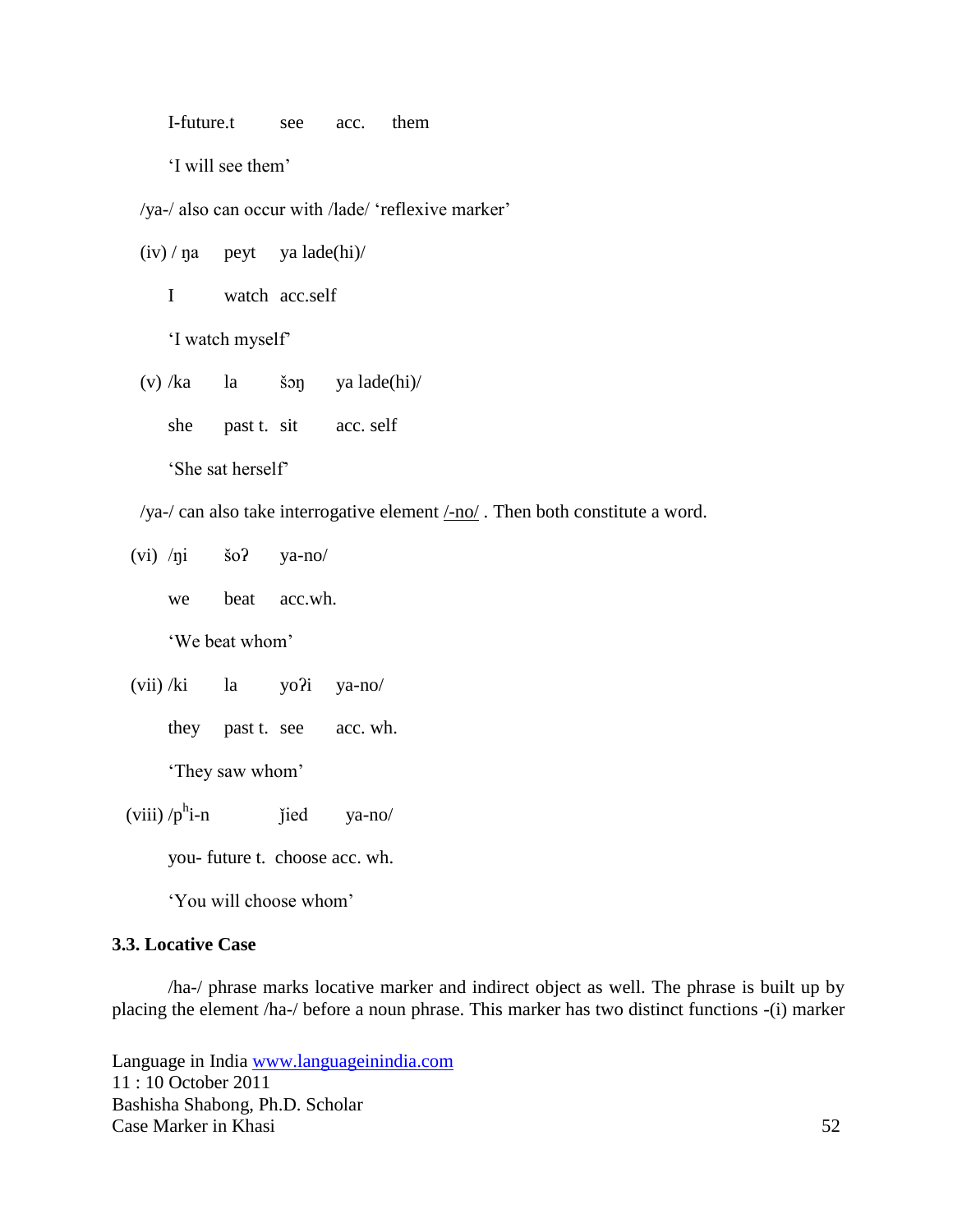of location in space or time; and (ii) marker of indirect object when it occurs with certain verbs like /a:y/ 'to give',  $/p^h a$ ?/ 'to send', etc. (with ditransitive/ causative verbs).

- (i) /ha kane ka kamra/ loc. this pm. room 'in this room'
- (ii) /ŋa šoŋ ha ka kali/ I sit loc. pm vehicle

'I sit in/on the vehicle'

- (iii) /ha kano ka binta ka kali ka la hap/ loc. wh. pm. part pm. vehicle pm. past t. fall 'In which part did this vehicle fell'
- (iv) /ha ka por la:y baǰe/ loc. pm. time three o'clock 'At three o'clock'
- (v) /ha ka sŋi ka ba nɨŋkoŋ/ loc. pm. day pm. relativizer first 'on the first day '
- (v) /u la a:y ya u k <sup>h</sup>ulo:m ha ŋa/ he pst. give acc. pm. pen loc. me 'He gave a pen to me'

# **3. 4. Ablative Case**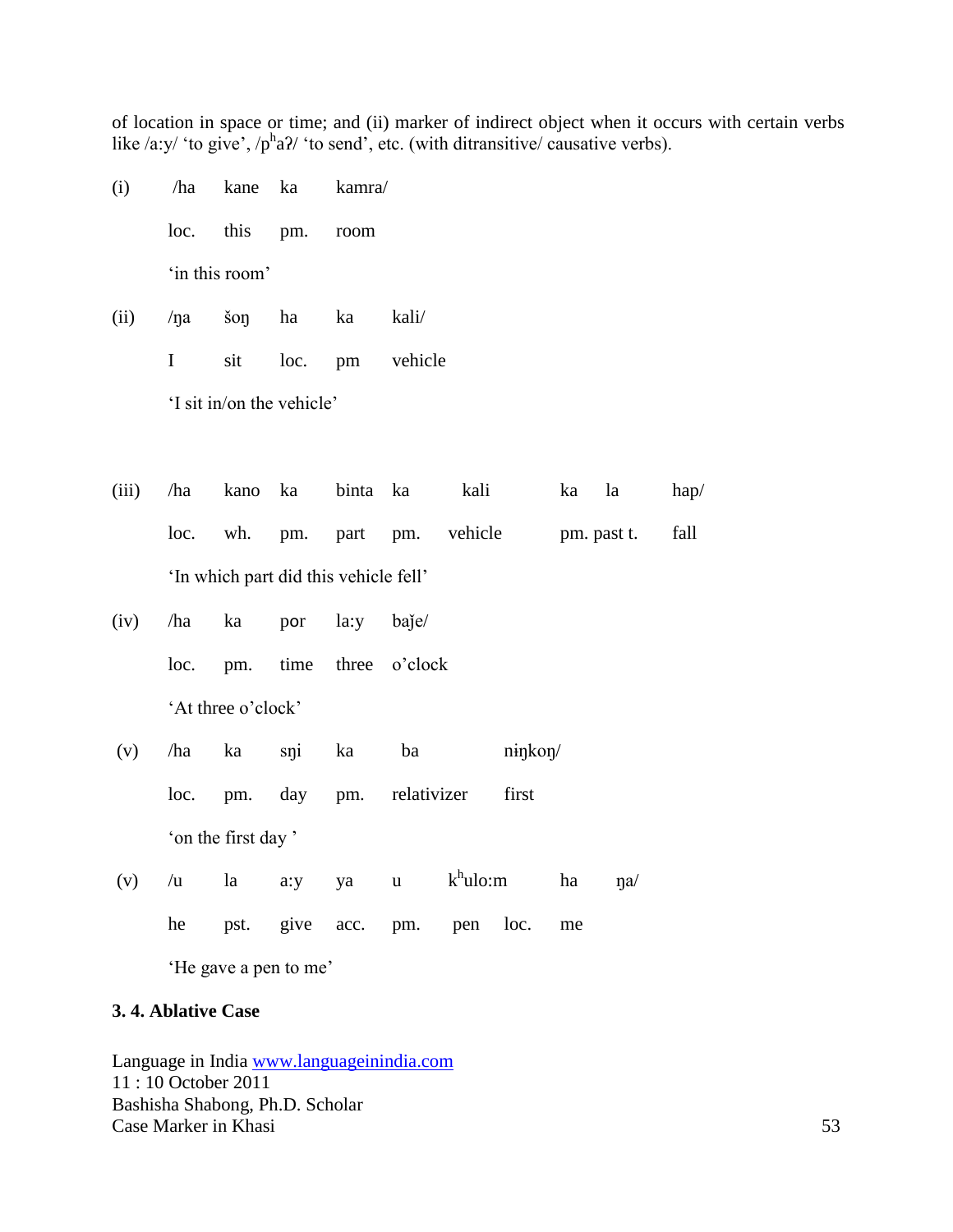/na-/ phrase marks ablative case. The phrase is built up by placing /na-/ before a noun phrase. It indicates that the source as denoted by the noun phrase whose relation to the action is that of a fixed point, i.e., the source from which the movement or action takes place.

 $(i)$  /na ka <sup>h</sup>inde:w/

abl. pm. earth

'from the earth'

- (ii)  $/u$  so? u la ha:p na une u dien/ pm. fruit pm. pst. fall abl. this pm. tree 'The fruit fell from this tree'
- (iii) / na ka binta ka lawe:y/ abl. pm. sake pm. future

'for the sake of the future'

# **3. 5. Dative Case**

/ša-/ phrase marks dative case. The phrase is built up by placing /ša/ before a noun phrase. It indicates that the action denoted by the verb is directed towards the object or thing denoted by the verb. It emphasizes the 'motion' part rather than the exact location.

| (i)  | /ša             | ka                              | surok/   |                                           |           |      |       |    |
|------|-----------------|---------------------------------|----------|-------------------------------------------|-----------|------|-------|----|
|      | dat.            | pm.                             | road     |                                           |           |      |       |    |
|      | 'to the road'   |                                 |          |                                           |           |      |       |    |
| (ii) | $\frac{1}{3}$ a | $\mathbf u$                     | $b$ nay/ |                                           |           |      |       |    |
|      | dat.            | pm.                             | moon     |                                           |           |      |       |    |
|      |                 | 'to the moon'                   |          |                                           |           |      |       |    |
| (iv) | na              | $p^h a$ ? ya                    |          | ki                                        | $k^h$ u:n | ša   | yien  |    |
|      | I               | send acc.                       |          | pm. (plural)                              | child     | dat. | house |    |
|      |                 |                                 |          | Language in India www.languageinindia.com |           |      |       |    |
|      |                 | 11:10 October 2011              |          |                                           |           |      |       |    |
|      |                 | Bashisha Shabong, Ph.D. Scholar |          |                                           |           |      |       |    |
|      |                 | Case Marker in Khasi            |          |                                           |           |      |       | 54 |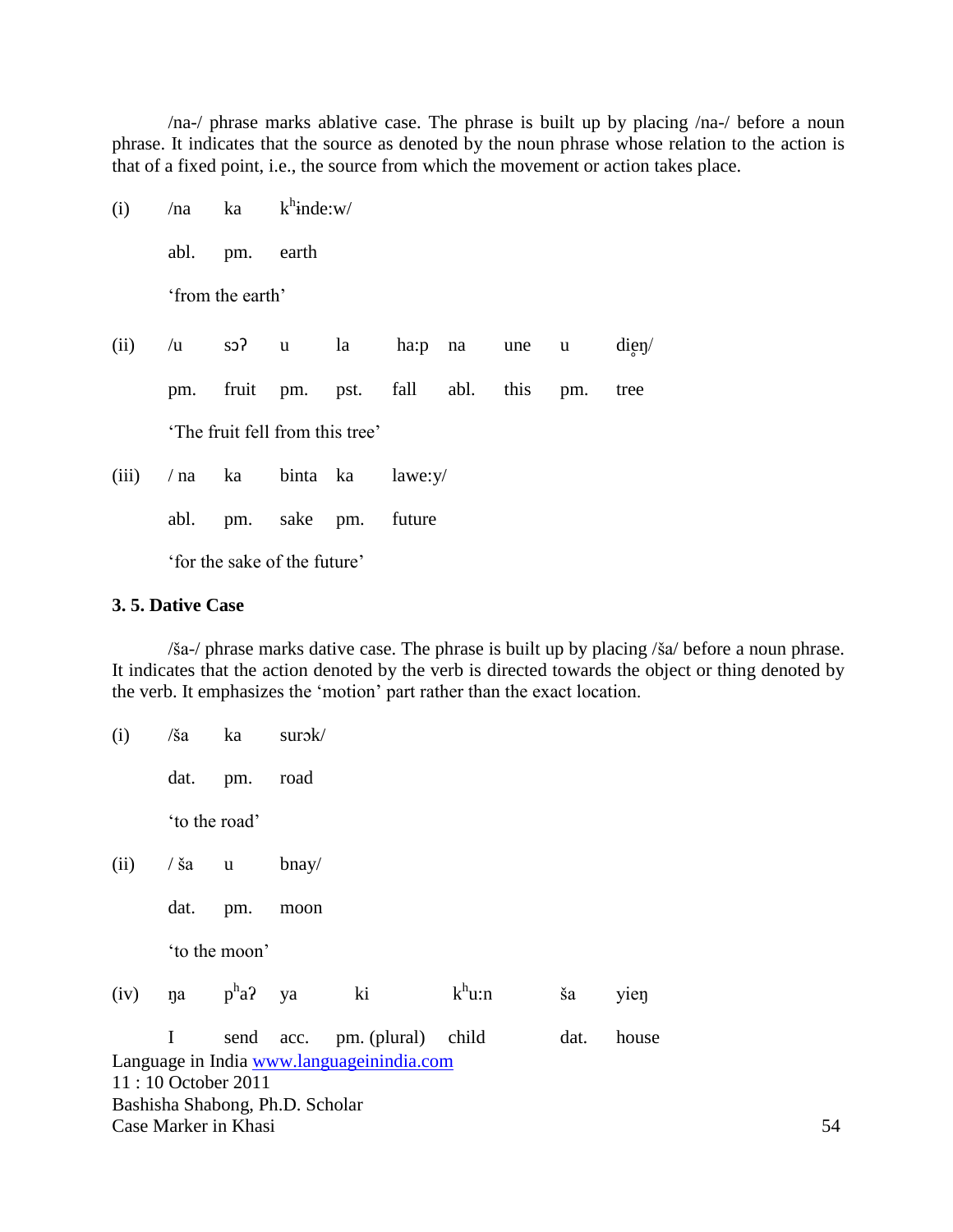'I send the children home'

 $\delta$  / is used to indicate the direction also. A bound form  $\sqrt{p}$ <sup>h</sup>and is used with it.

| (vi) |  | $\check{\mathrm{s}}$ on | šap <sup>h</sup> aŋ | sepni/ |
|------|--|-------------------------|---------------------|--------|
|      |  |                         |                     |        |

he past t. sit toward s west

'He sat towards the west'

#### **3. 6. Associative Case**

/bad-/ phrase marks associative case. The phrase is built up by placing the element /bad-/ before a noun phrase. It conveys a sense of 'with/ associative of '.

| (i)  |         |                       | $/$ na-n leyt bad ka |                                  | sima |                   |                                          |
|------|---------|-----------------------|----------------------|----------------------------------|------|-------------------|------------------------------------------|
|      |         |                       | I-fut. go ass. pm.   |                                  | sima |                   |                                          |
|      |         | 'I will go with Sima' |                      |                                  |      |                   |                                          |
| (ii) |         | $/na$ la              |                      | leyt bad u riewb <sup>h</sup> a/ |      |                   |                                          |
|      | I       |                       | past t. go           |                                  |      | ass. pm. good man |                                          |
|      |         |                       |                      | 'I went with the good man'       |      |                   |                                          |
| (iv) | $/u-n$  |                       | sa                   |                                  |      |                   | leyt bad ka para k <sup>h</sup> atduh/   |
|      | he-fut. |                       |                      |                                  |      |                   | fut.definite go ass. pm. sister youngest |
|      |         |                       |                      |                                  |      |                   |                                          |

'He will go with his youngest sister'

# **3. 7. Genitive Case**

/ǰoŋ-/ phrase marks genitive case. The phrase is built by placing /ǰoŋ-/ after a noun phrase. It relates two noun phrases in a clause. It can occur only as a part of another phrase, but never can be constituents of a clause.

(i)  $/ka$  kot  $j\text{on}$  u sam $/$ pm book gen. pm sam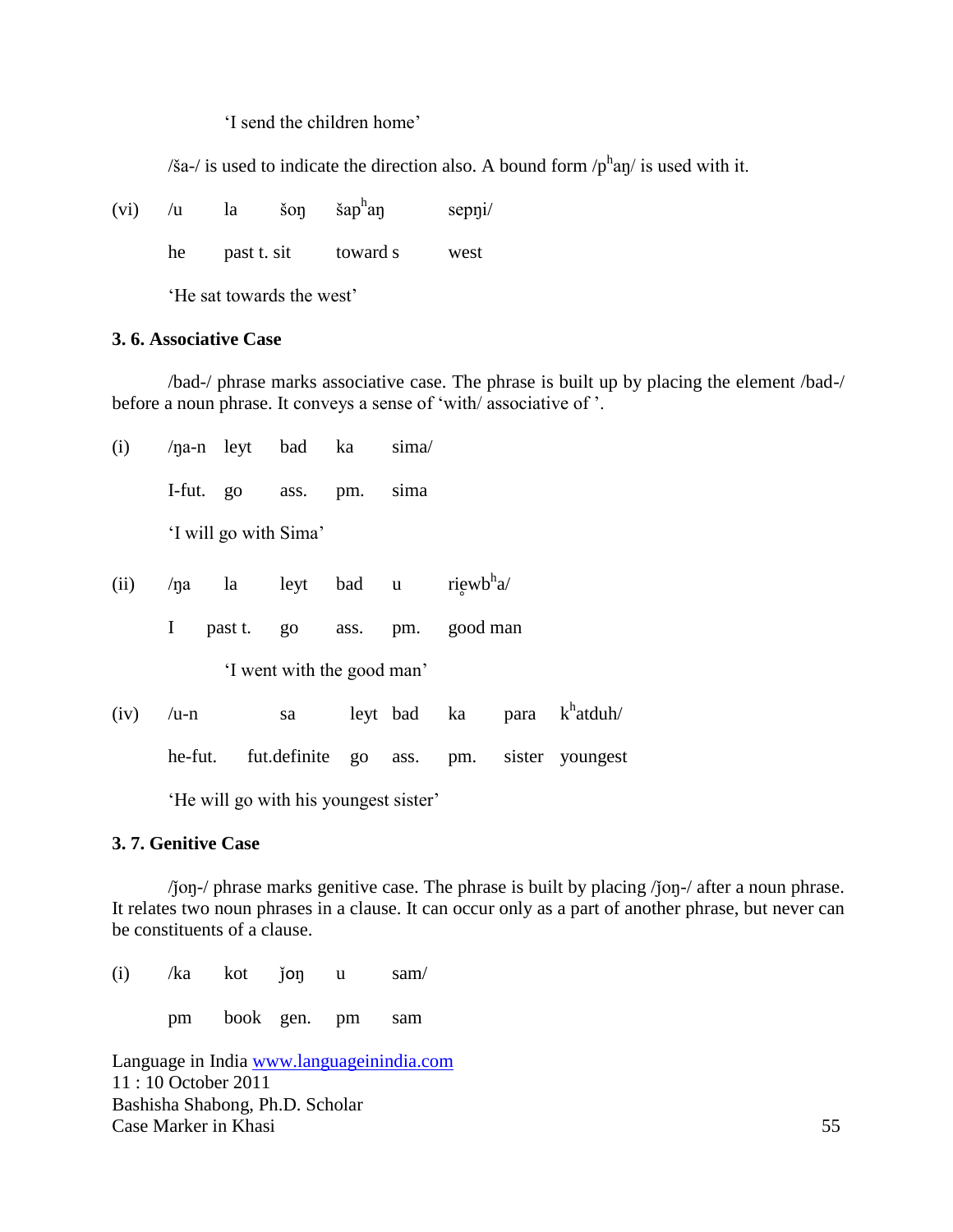'Sam's book'

(ii)  $/ka$  kali  $\gamma$ ion na pm. vehicle gen. I 'my car' (iii)  $/u$  kpa  $j$ oŋ u sam $/$ pm. father gen. pm. sam 'Sam's father'

#### **3. 8. Instrumental Case**

**/**da-/ phrase marks instrumental case. The phrase is built up by placing the /da-/ element before a noun phrase. It indicates that the following noun phrase is the instrument (inanimate force or object) or the mean by which an action denoted by the verb is accomplished. Examples:

| (i)  |                                  |  | /na la wan da ka kali/                            |    |       |
|------|----------------------------------|--|---------------------------------------------------|----|-------|
|      |                                  |  | I past t. come inst. pm. vehicles                 |    |       |
|      | 'I came with a vehicles'         |  |                                                   |    |       |
| (ii) | $/u$ tied da u dien              |  |                                                   |    |       |
|      | he hit inst. pm. stick           |  |                                                   |    |       |
|      | 'He hits with the stick'         |  |                                                   |    |       |
| (iv) |                                  |  | /phi-m $la$ $la$ $la$ $la$ $tan$ tho? $da$ une/   |    |       |
|      |                                  |  | you-neg. can infinitive write inst. this          |    |       |
|      | 'you cannot write with this'     |  |                                                   |    |       |
|      |                                  |  | /da-/ also occurs with /lade/ (reflexive marker). |    |       |
|      | $(v)$ / ma u da-lade(hi) u lon u |  |                                                   | ba | stad/ |
|      |                                  |  |                                                   |    |       |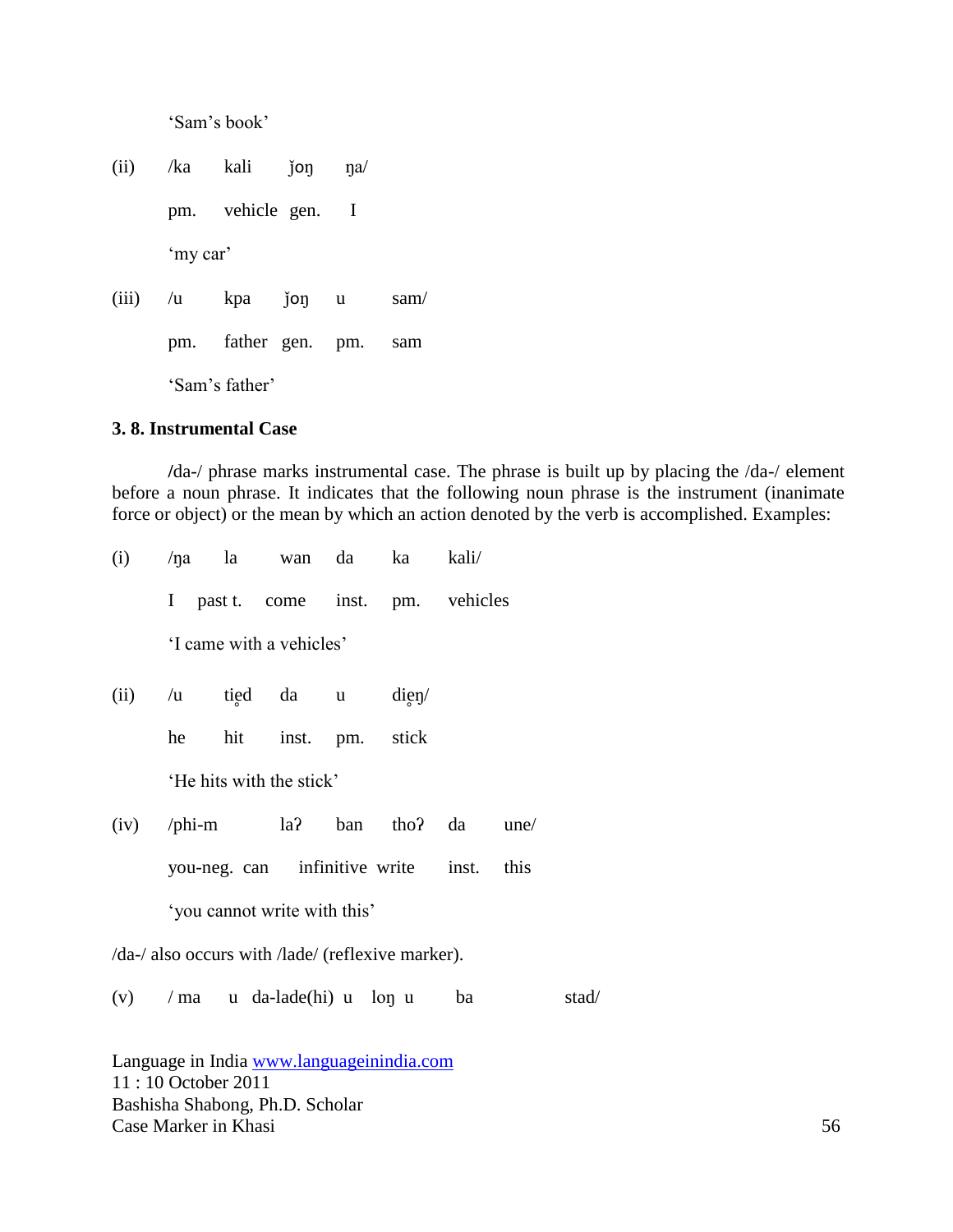emp. he inst-self pm. is pm. relativizer intelligent

'He is intelligent by himself'

# **4. Conclusion**

From above it becomes clear that Khasi manifests a neat and clear system of morphological realisation of case. The nominative case is conspicuous by the preferred sentence initial occurrence of the nouns, and because of this redundancy the nominative is unmarked. Other cases are clearly marked and in most cases they are prepositional placement of the case marker which are discrete forms rather than affixes. The understanding of the case system in Khasi, therefore, should not pose any learning problem for non-native learners of Khasi.

#### **Colophon**

I express my sincere gratitude to Prof. Ajit Kumar Baishya, professor, Linguistics department, Assam University, Silchar, who had gone through this paper and for his valuable comments and suggestions, which inspired and helped me to improve this paper.

==============================================================

# **References**

| Crystal, David. 1980.                                                                              | A Dictionary of Linguistics and Phonetics. Cambridge: Basil<br>Blackwell.                                             |
|----------------------------------------------------------------------------------------------------|-----------------------------------------------------------------------------------------------------------------------|
| Grierson, G.A. 1903.                                                                               | Linguistics Survey of India. Vol.V, Pt.I Reprinted 1967-68, New<br>Delhi: Motilal Banarsidas                          |
| Nagaraja, K.S. 1985.                                                                               | Khasi, A Descriptive Analysis. Deccan College, Pune                                                                   |
| Baishya, Ajit. Kr. 2007.                                                                           | 'Case Markers in Sylheti'. In: Journal of the Linguistics Society of<br>India. Vol 68; 251-258: Deccan College, Pune. |
| Sastry, G.D.P. 1984.                                                                               | Mishmi Grammar. series-11. Central Institute of Indian Languages,<br>Mysore.                                          |
| Robins, R.H. 1989.                                                                                 | General Linguistics, 'An Introductory Survey'. Longman, London<br>and New York. 4 <sup>th</sup> ed.                   |
| Difflot, Gerard. 2005.                                                                             | Austro-Asiatic.http://Meghalaya.nic.in./                                                                              |
| Gurdon, P.R.T. 1965.                                                                               | The Khasis                                                                                                            |
| Language in India www.languageinindia.com<br>11:10 October 2011<br>Bashisha Shabong, Ph.D. Scholar |                                                                                                                       |

Case Marker in Khasi 57